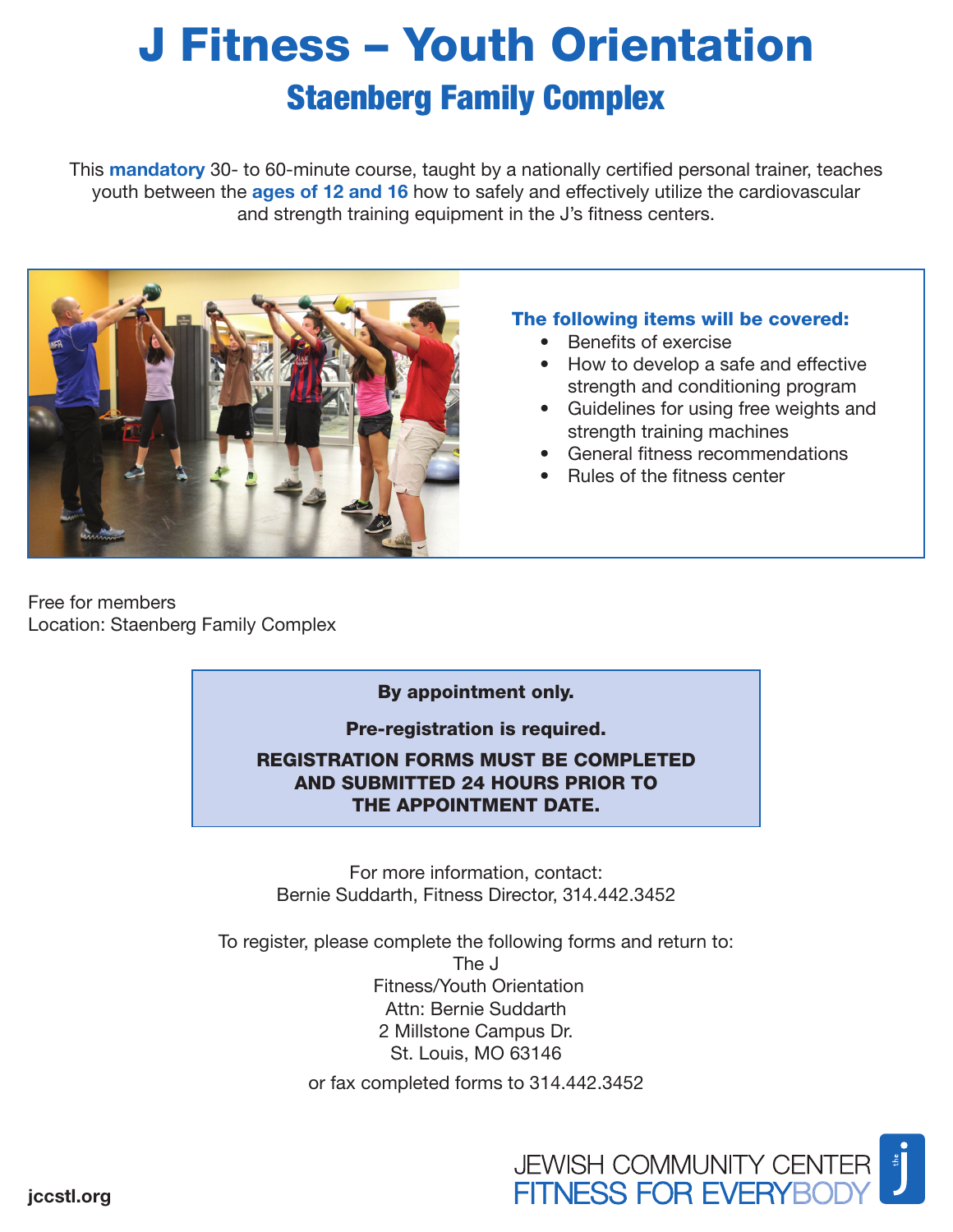## **JEWISH COMMUNITY CE**

Staenberg Family Complex, I.E. Millstone Campus *|* 2 Millstone Campus Drive, St. Louis, MO 63146 *|* p 314.432.5700 *|* f 314.432.5825 Marilyn Fox Building, Harry and Jeanette Weinberg Campus *|* 16801 Baxter Road, Chesterfield, MO 63005 *|* p 314.432.5700 *|* f 314.442.3404 jccstl.org

#### BOARD OF DIRECTORS

Felicia M. Malter, *Chair* Eli M. Abeles, *Vice Chair* Cynthia L. Albin, *Vice Chair* Stuart L. Block, *Vice Chair* W. Ted Isaacs, *Vice Chair* Ted Flom, *Treasurer* Arthur E. Weiss, *Asst. Treasurer* Thom E. Kuhn, *Secretary* Debbie K. Lefton, *Asst. Secretary*

Marc H. Alper Meredith S. Berger Mark A. Cantor Jeffrey A. Cohen Michael Ferman Shanon A. Forseter, M.D. Mark Gellman Isabel B. Goldstein Art T. Handman David R. Kaiser Carole C. Levin Steve D. Myers Debbie S. Polinsky Brian I. Pultman Judy K. Rosenthal Jane T. Rubin Andy Sandler Judith R. Scissors Lori D. Sheinbein Greg W. Siwak Brad D. Snitzer Julie B. Stern Cindy Wallach Marc Wallis

#### LIFETIME BOARD MEMBERS

Harvey M. Brown\* Jonathan J. Deutsch\* Charles C. Eisenkramer\* Marilyn Fox\* Harris Frank\* Paul J. Gallant\* Harvey S. Gershenson\* Harvey Gerstein\* Steven L. Goldenberg\* Howard Hearsh\* Frank A. Jacobs\* Helene Mirowitz Marty Oberman\* Lenore R. Pepper\* Sanford E. Pomerantz\* Jerome Raskas\* Monte L. Sandler\* Todd Siwak\* Michael H. Staenberg\* Morris H. Sterneck\*

\*Past President

Lynn D. Wittels, President & CEO Stan Ferdman, President Emeritus



Thank you for your interest in the J Youth Fitness Center Orientation. This mandatory course is a great way to open up the world of fitness to your child. It is a wonderful opportunity for your child to learn the importance of health and wellness through exercise, using strength training and cardiovascular equipment, as well as understanding how to exercise safely and effectively.

Please complete the attached registration/liability form and health history questionnaire. A physician's release form is also included. Your child must be cleared by his/her physician before participating in the program. Once all forms are completed, please return them directly to me.

Thank you for your interest and please do not hesitate to contact me at 314.442.3452 if you have any questions.

Sincerely,

Berni Just

Bernie Suddarth Fitness Director St. Louis Jewish Community Center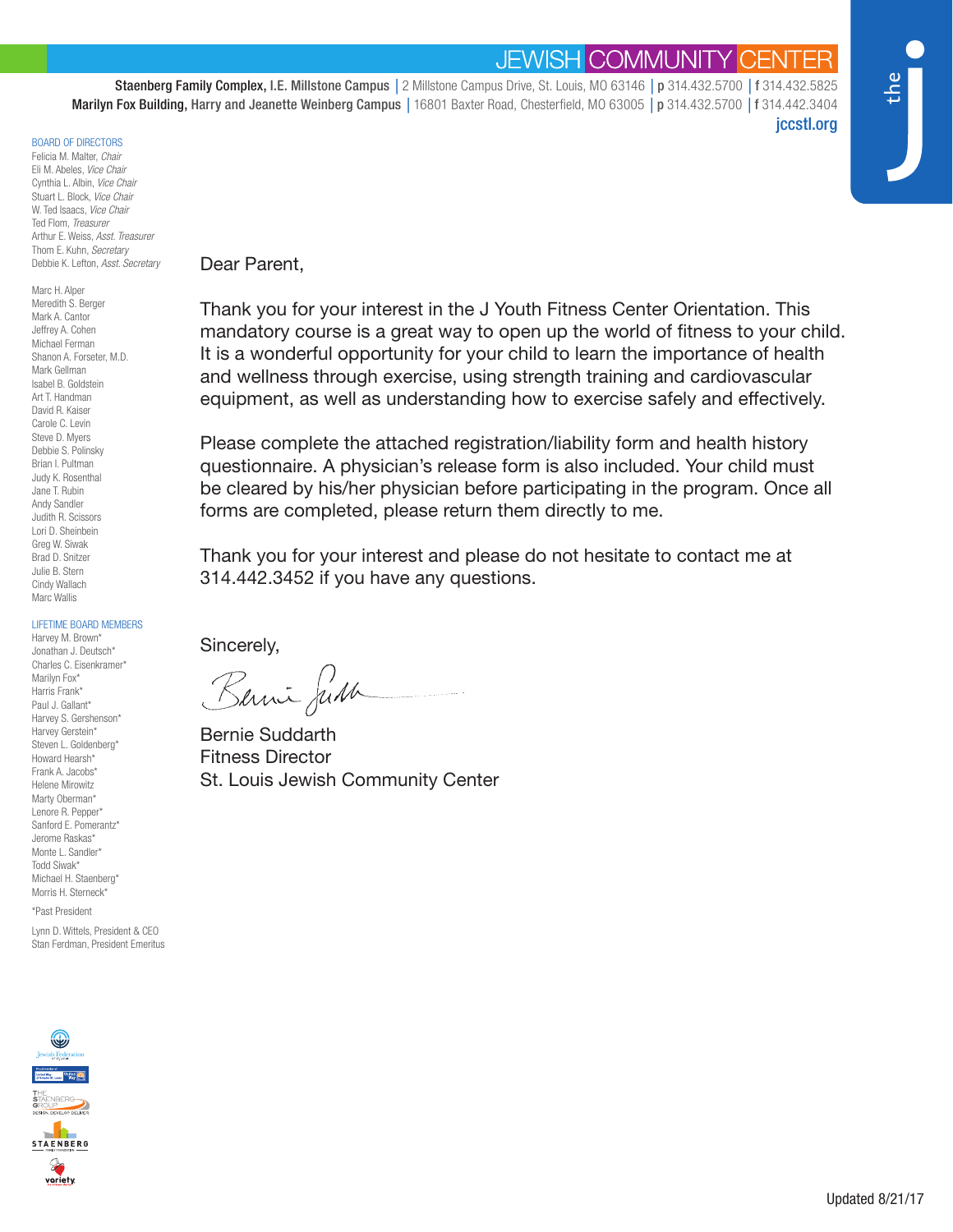# Children's PAR-Q

Physical Activity Readiness Questionnaire

| <b>PARTICIPANT INFORMATION</b> |  |  |                                              |  |  |  |
|--------------------------------|--|--|----------------------------------------------|--|--|--|
|                                |  |  | Age: Gender:                                 |  |  |  |
|                                |  |  |                                              |  |  |  |
| $City:$ $\qquad \qquad$        |  |  | State: <u>__________</u> Zip: ______________ |  |  |  |
|                                |  |  | Cell: ________________________               |  |  |  |
|                                |  |  |                                              |  |  |  |

|                                             |                                                                                            | <b>MEDICAL HISTORY and PHYSICAL ACTIVITY</b> |  |           |            |  |
|---------------------------------------------|--------------------------------------------------------------------------------------------|----------------------------------------------|--|-----------|------------|--|
|                                             |                                                                                            |                                              |  | <b>No</b> | <b>Yes</b> |  |
|                                             | Has a doctor ever said your child has a heart condition and recommended only               |                                              |  |           |            |  |
| medically supervised activity?              |                                                                                            |                                              |  |           |            |  |
|                                             | Does your child have chest pain brought on by physical activity?                           |                                              |  |           |            |  |
| proposed physical activity?                 | Do your child have a bone or joint problem that could be aggravated by the                 |                                              |  |           |            |  |
|                                             | Has a doctor ever recommended medication for your blood pressure or a                      |                                              |  |           |            |  |
| heart condition?                            |                                                                                            |                                              |  |           |            |  |
|                                             | Are you aware, through your own experiences or a doctor's advice, of any other             |                                              |  |           |            |  |
|                                             | physical reason against your child exercising without medical supervision?                 |                                              |  |           |            |  |
|                                             |                                                                                            |                                              |  |           |            |  |
|                                             | Has a physician ever diagnosed your child with one of the following? Check all that apply. |                                              |  |           |            |  |
| <b>Heart Condition</b>                      | $\Box$ Rheumatism<br>$\Box$ High Cholesterol<br>□ Sacroiliac Problem                       |                                              |  |           |            |  |
| $\Box$ Diabetes<br><b>Example 12 Hernia</b> |                                                                                            | □ Epilepsy □ Knee Problem                    |  |           |            |  |
| $\square$ Asthma                            |                                                                                            |                                              |  |           |            |  |
| $\Box$ Short of Breath $\Box$ Angina        |                                                                                            |                                              |  |           |            |  |
|                                             | $\Box$ Arthritis Bursitis $\Box$ High Blood Pressure $\Box$ Emphysema $\Box$ Pregnancy     |                                              |  |           |            |  |
|                                             |                                                                                            |                                              |  |           |            |  |
|                                             |                                                                                            |                                              |  |           |            |  |
|                                             |                                                                                            |                                              |  |           |            |  |
|                                             |                                                                                            |                                              |  |           |            |  |
|                                             |                                                                                            |                                              |  |           |            |  |
|                                             |                                                                                            |                                              |  |           |            |  |
|                                             |                                                                                            |                                              |  |           |            |  |

| PHYSICAL ACTIVITY                                                            |  |  |  |  |
|------------------------------------------------------------------------------|--|--|--|--|
|                                                                              |  |  |  |  |
| If your child is not currently exercising, has she/he exercised in the past? |  |  |  |  |
| What are your child's exercise goals?                                        |  |  |  |  |
|                                                                              |  |  |  |  |

*I certify that my child is in good health and that I have truthfully completed this Health History Questionnaire.*

\_\_\_\_\_\_\_\_\_\_\_\_\_\_\_\_\_\_\_\_\_\_\_\_\_\_\_\_\_\_\_\_\_\_\_\_\_\_\_\_\_\_\_\_\_\_\_\_\_\_\_\_\_ \_\_\_\_\_\_\_\_\_\_\_\_\_\_\_

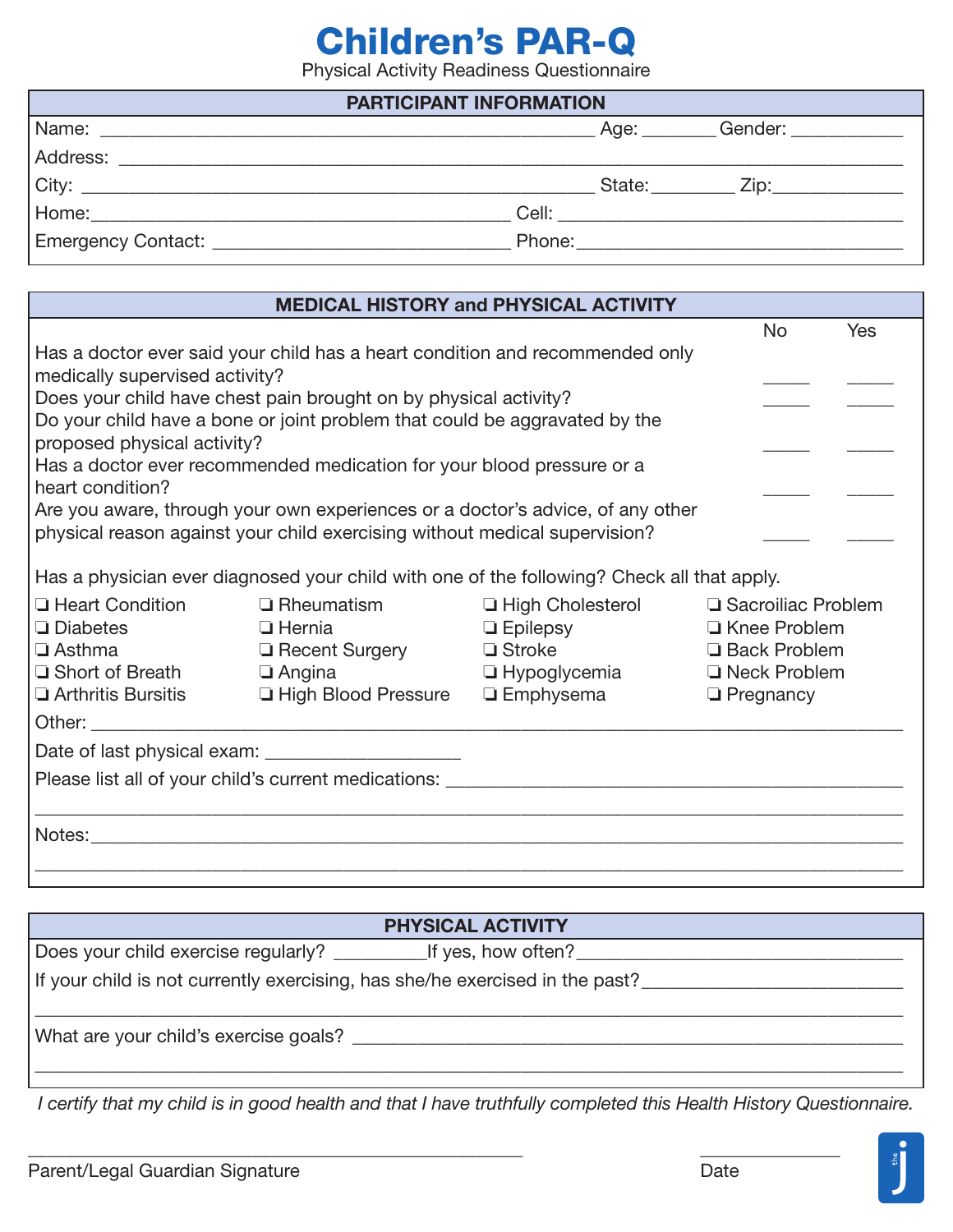# Youth Fitness Center Orientation Registration and Liability Form

| <b>Participant Information</b>                                |  |  |                                          |  |  |
|---------------------------------------------------------------|--|--|------------------------------------------|--|--|
|                                                               |  |  |                                          |  |  |
| Building Preference: □ SFC (Creve Coeur) □ Fox (Chesterfield) |  |  |                                          |  |  |
|                                                               |  |  |                                          |  |  |
|                                                               |  |  | State: <u>________</u> Zip: ____________ |  |  |
|                                                               |  |  |                                          |  |  |
|                                                               |  |  |                                          |  |  |

| <b>Parent/Legal Guardian Information</b> |                                                                                                                      |  |  |  |  |
|------------------------------------------|----------------------------------------------------------------------------------------------------------------------|--|--|--|--|
| Name:                                    | <u> 1999 - Jan James James, politik eta industrial eta industrial eta industrial eta industrial eta industrial e</u> |  |  |  |  |
| Address:                                 |                                                                                                                      |  |  |  |  |
| City:                                    | State:<br>Zip:                                                                                                       |  |  |  |  |
| Home:                                    | Cell:                                                                                                                |  |  |  |  |

#### Youth orientations are by appointment only:

Contact: Bernie Suddarth, 314.442.3452

Location: Staenberg Family Complex

Registration Fee: Free for members

*\*Registration must be received 24 hours prior to your appointment to conduct the youth orientation.*

#### Mail or return to:

The J Fitness/Youth Orientation Attn: Bernie Suddarth 2 Millstone Campus Dr. St. Louis, MO 63146 or fax to 314.442.3452

| Participant's Signature: |  |  |
|--------------------------|--|--|
|                          |  |  |

| Parent/I<br>$\blacksquare$<br>ent/I e∩al<br>audi II<br>71 J.A.I<br>$\sim$ $\sim$ $\sim$ $\sim$<br>-- | . . |
|------------------------------------------------------------------------------------------------------|-----|
|                                                                                                      |     |